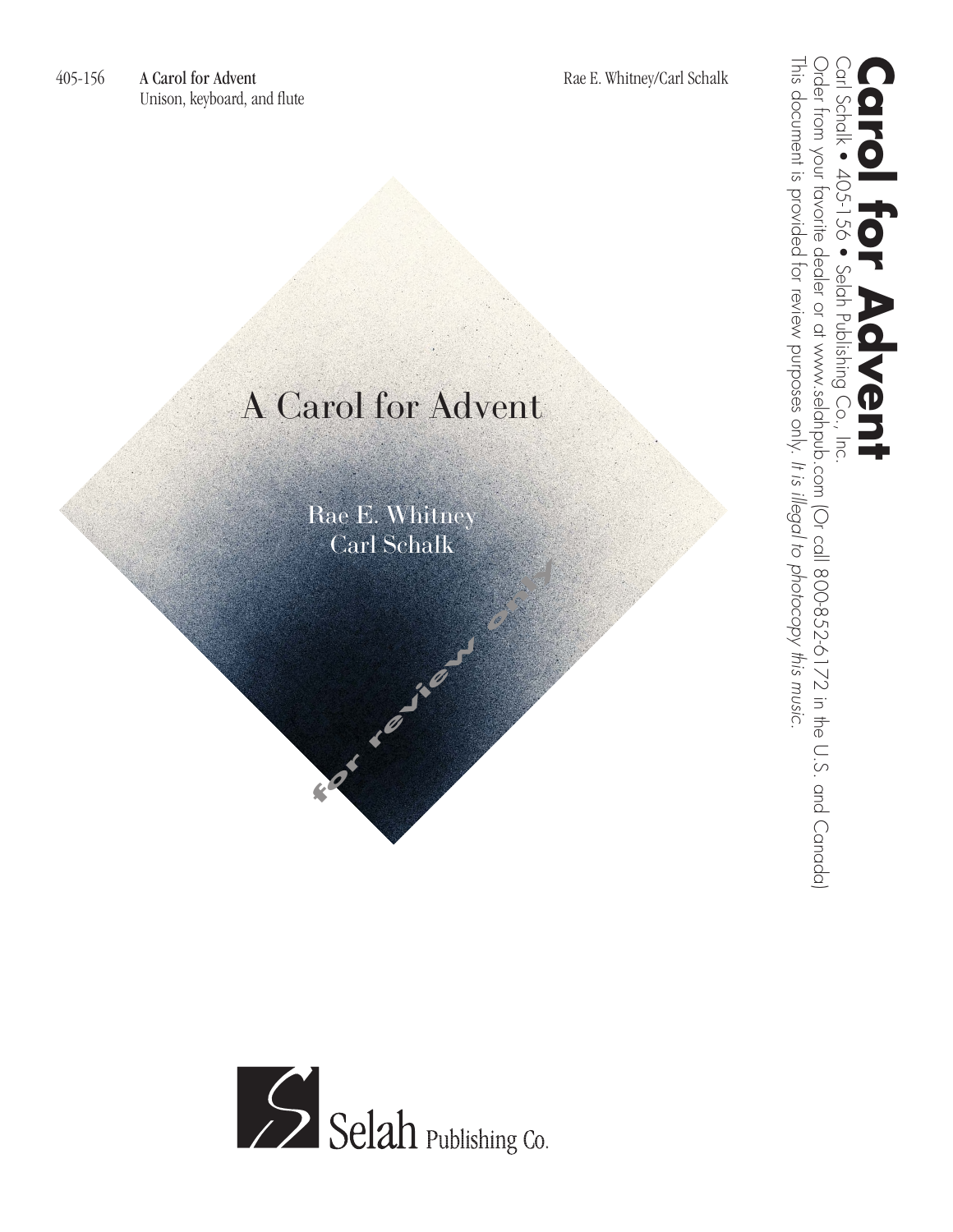

2

*For Paul Lindblad & the Oak Park Concert Chorale*

A Carol for Advent

Unison, keyboard, and flute



Text © 1999, music copyright © 2014 Selah Publishing Co., Inc. www.selahpub.com Printed in the U.S.A. on recycled paper. *It is illegal to photocopy this music.*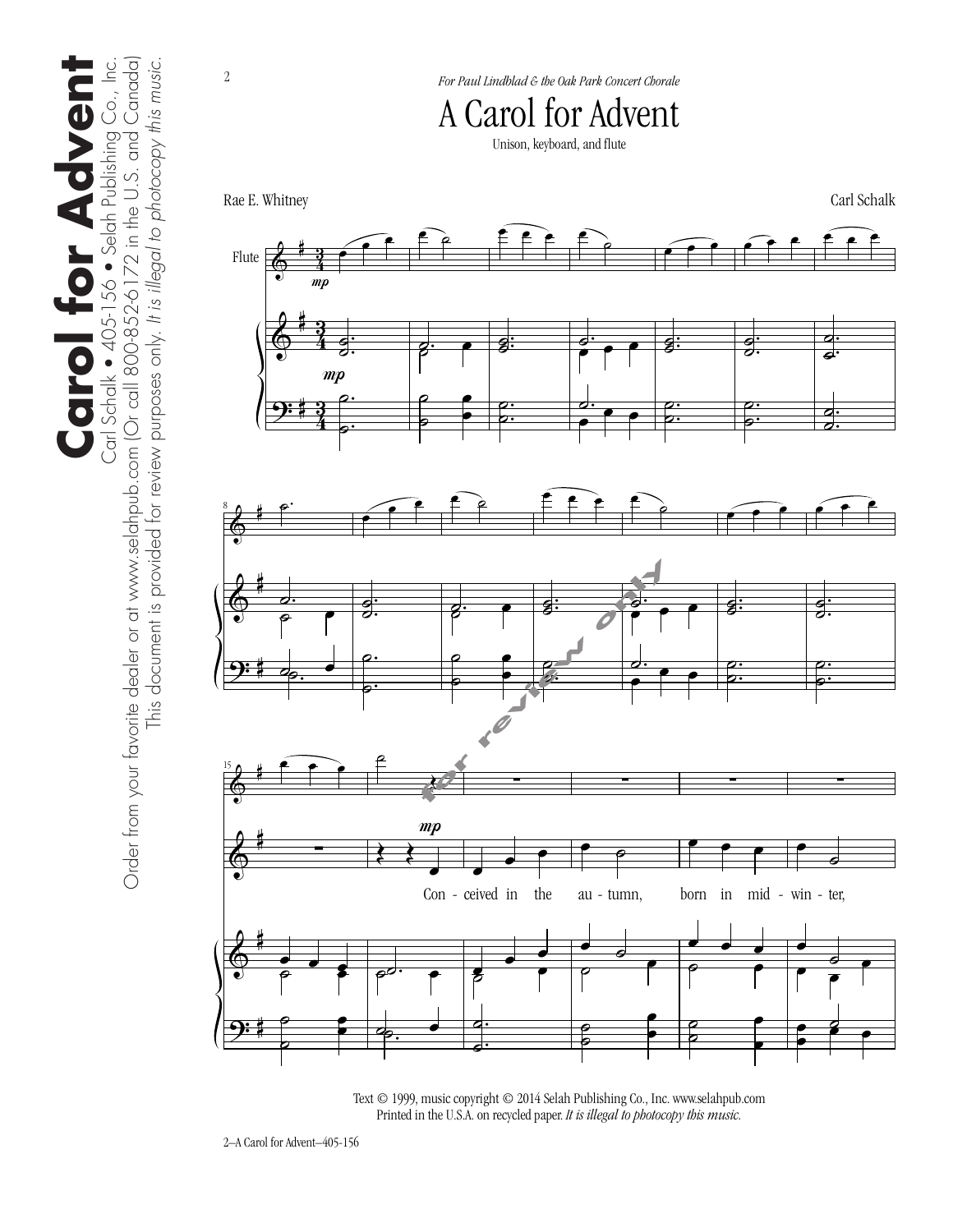

Order from your favorite dealer or at www.selahpub.com (Or call 800-852-6172 in the U.S. and Canada) This document is provided for review purposes only. It is illegal to photocopy this music. This document is provided for review purposes only. Order from your favorite dealer or at www.selahpub.com (Or call 800-852-6172 in the U.S. and Canada) Carl Schalk • 405-156 • Selah Publishing Co., Inc.  $\sum_{i=1}^{n}$ **Carol for Advent** Schalk • 405-156 • Selah Publishing  $\bigodot$ Inc. *It is illegal to photocopy this music.*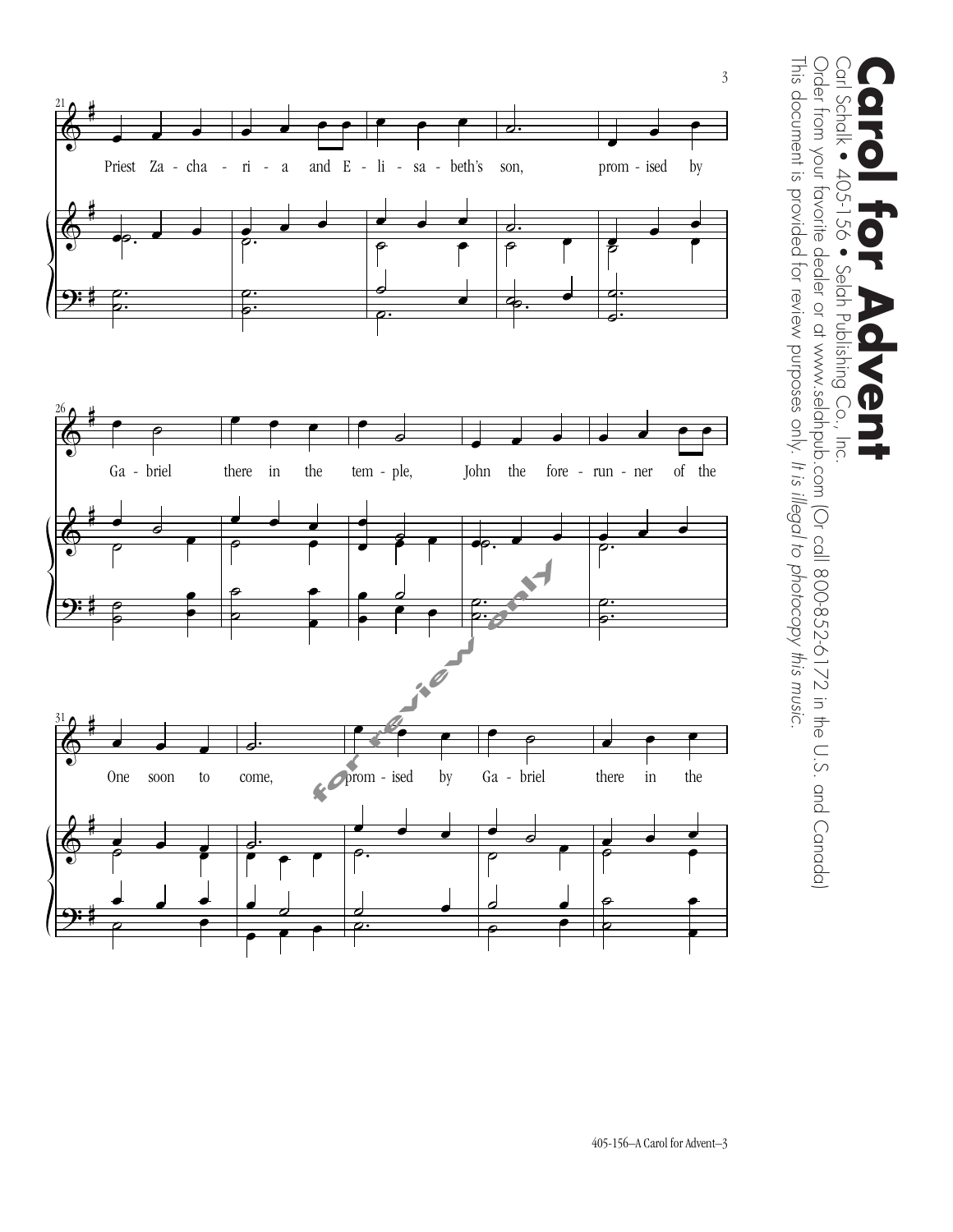**Carol for Advent Carol for Advent** Carl Schalk • 405-156 • Selah Publishing Co., Inc.

Carl Schalk • 405-156 • Selah Publishing Co., Inc.<br>Order from your favorite dealer or at www.selahpub.com (Or call 800-852-6172 in the U.S. and Canada) Order from your favorite dealer or at www.selahpub.com (Or call 800-852-6172 in the U.S. and Canada) This document is provided for review purposes only. It is illegal to photocopy this music. This document is provided for review purposes only. *It is illegal to photocopy this music.*

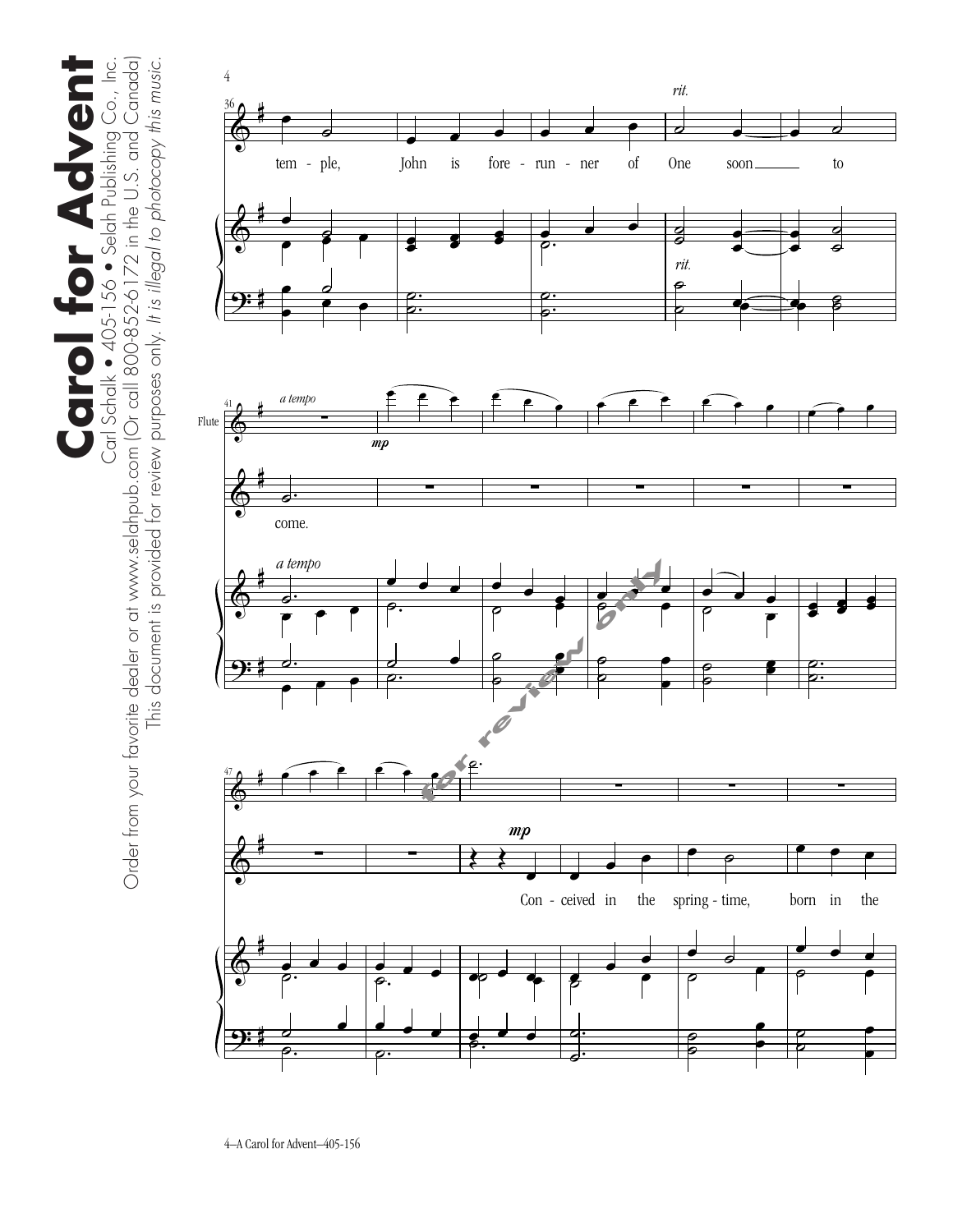

Order from your favorite dealer or at www.selahpub.com (Or call 800-852-6172 in the U.S. and Canada)  $\bigcirc$ This document is provided for review purposes only. It is illegal to photocopy this music. This document is provided for review purposes only. Order from your favorite dealer or at www.selahpub.com (Or call 800-852-6172 in the U.S. and Canada) Carl Schalk • 405-156 • Selah Publishing Co., Inc. **Carol for Advent** Schalk • 405-156 • Selah Publishing Co., Inc.  $\mathbf D$ *It is illegal to photocopy this music.*